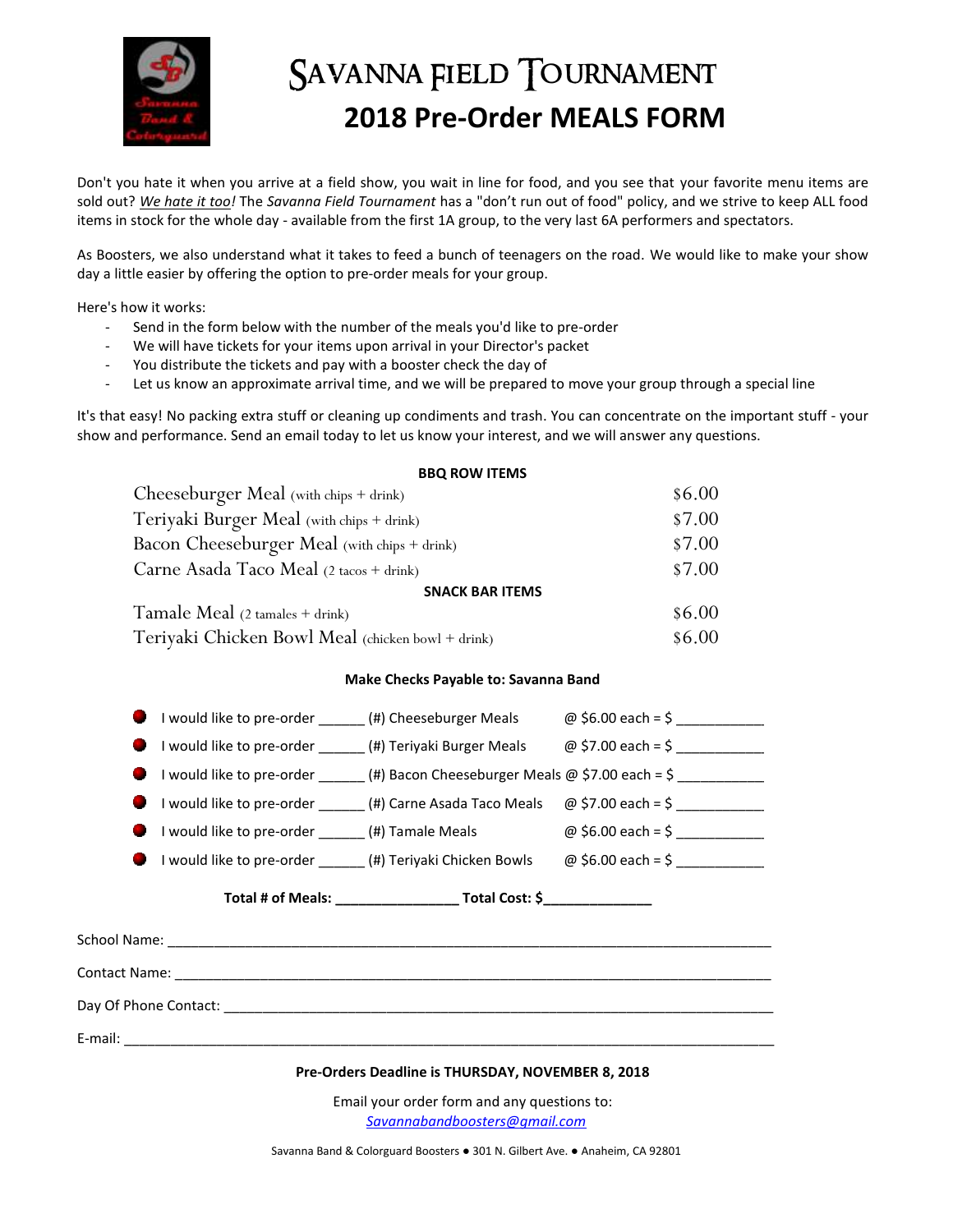

## THE 42ND ANNUAL SAVANNA FIELD TOURNAMENT BAR-B-QUE ROW



Combo Meal S (Includes Chips and Drink)

| Hamburger Meal (double \$1.00 more)       |                                              | \$5.00 |
|-------------------------------------------|----------------------------------------------|--------|
| Cheeseburger Meal (double \$1.00 more)    |                                              | \$6.00 |
| Teriyaki Burger Meal (double \$1.00 more) |                                              | \$7.00 |
|                                           | Bacon Cheeseburger Meal (double \$1.00 more) | \$7.00 |
| Carne Asada Taco Meal (2 tacos + drink)   |                                              | \$7.00 |

## Individual Items

| Hamburger (double \$1.00 more)          | \$3.00       |
|-----------------------------------------|--------------|
| Cheeseburger (double \$1.00 more)       | \$4.00       |
| Teriyaki Burger (double \$1.00 more)    | \$5.00       |
| Bacon Cheeseburger (double \$1.00 more) | \$5.00       |
| Carne Asada Tacos                       | 2 for \$6.00 |
| Chips (assorted varieties)              | \$1.00       |
|                                         |              |

| <b>Beverages</b> |  |
|------------------|--|
|                  |  |

| Soda, Water       | \$1.00 |
|-------------------|--------|
| Gatorade/Powerade | \$2.00 |
| Jarritos Soda     | \$2.00 |